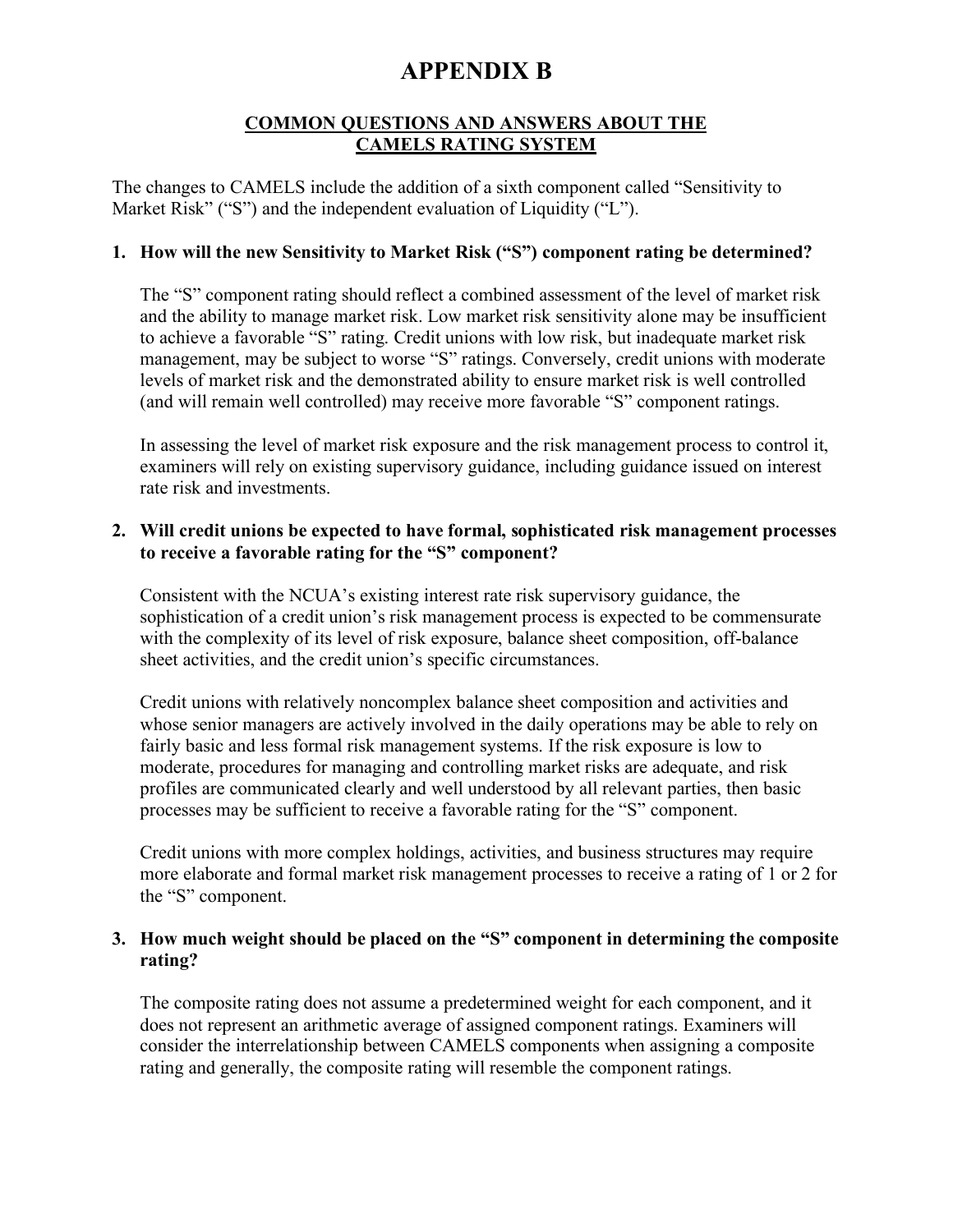#### **4. How should the "S" rating be applied when evaluating small credit unions with limited interest rate risk processes?**

The NCUA's current examination instructions allow examiners of credit unions with less than \$500 million in total assets to use the automated Estimated Net Economic Value Tool (ENT). The ENT is NCUA's estimate of Interest Rate Risk (IRR) using standard sensitivity measurements. The ENT results inform the interest rate risk category rating, which in turn, inform the "S" component rating. If interest rate risk is significant, however, other qualitative assessments are available to the examiner.

#### **5. If the levels of market risk change between examinations, is it always necessary to change the rating assigned to the "S" component?**

The "S" component rating should reflect a combined assessment of both the level of market risk and the ability to manage market risk. Accordingly, changes in either quantitative or qualitative aspects of market risk exposure or management may require changes in the "S" component rating. While changes in the level of market risk between examinations may in some circumstances necessitate a change in the "S" component rating, this does not automatically imply a rating change will occur. For example, a credit union that accepts additional market risk between examinations but maintains risk management processes and earnings and capital levels commensurate with the level of risk may not experience an "S" component rating change.

### **6. Does adding of the "S" component place new and burdensome requirements on credit unions or examiners?**

The update to CAMELS provides additional insight and transparency into the examiner's evaluation. Outside of learning the new "S" component and updated "L" component, credit unions of all sizes do not need to do anything differently to prepare for the transition to CAMELS. For example, credit unions with greater than \$50 million in total assets must continue complying with the policy requirements of the IRR Rule ( $\frac{8}{7}$  741.3(b)(5)). Implementing the "S" component will not create a burden or significant disruption to credit unions, examiners, or the examination process.

## **7. Will the update to the CAMELS rating system result in a change in a credit union's composite rating?**

The manner examiners use to assign a composite or component rating has not changed due to the revisions to the rating system. The composite rating is not a function of an arithmetical formula or rigid weighting of numerical component ratings. Elements of subjectivity and examiner judgment, especially in qualitative assessments, remain essential in assigning ratings.

The revised rating system generally should not change the composite rating assigned to a particular credit union simply because of the addition of the "S" component. Examiners' consideration of the level of interest rate risk when evaluating a credit union's capital,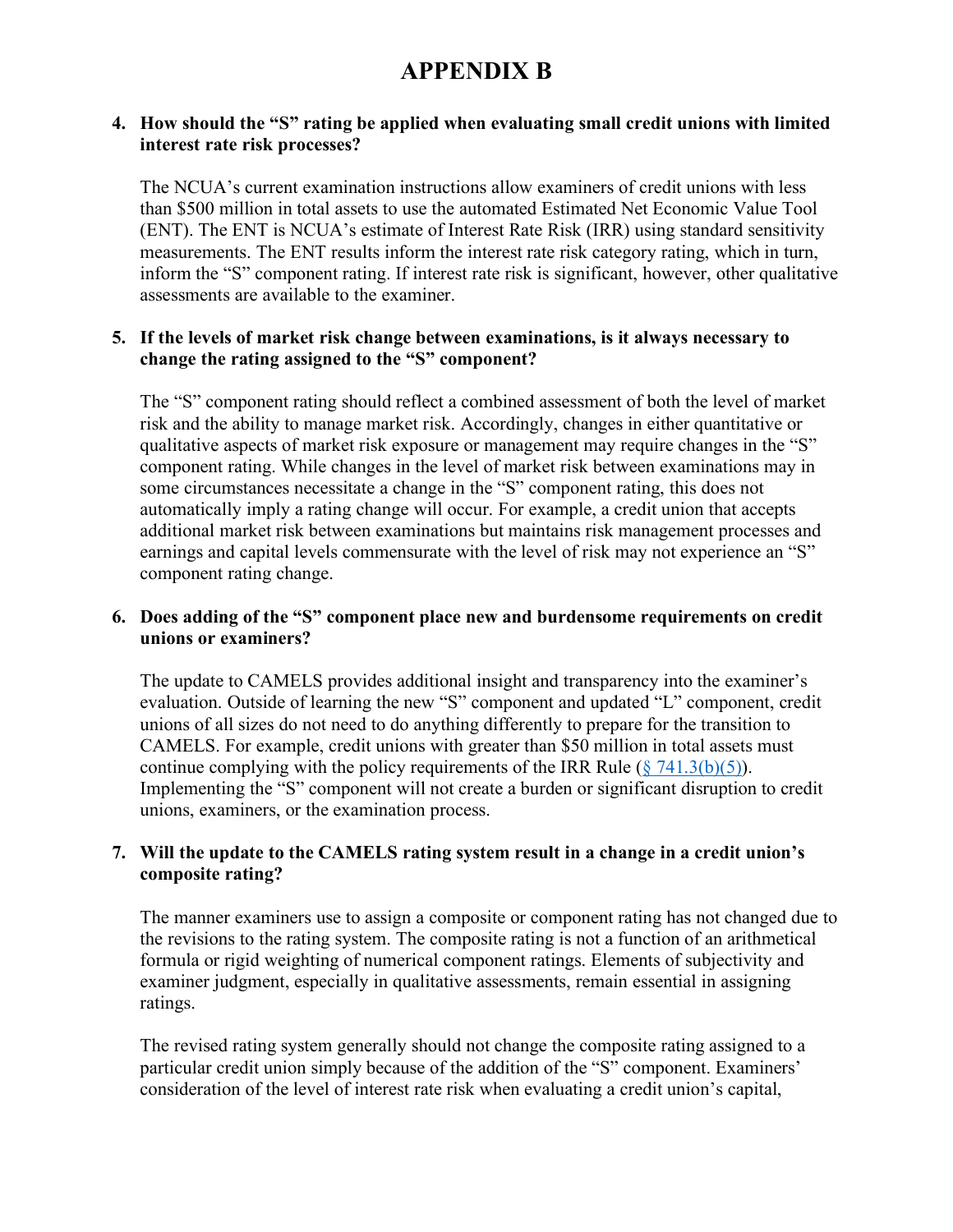earnings, and liquidity is a routine and long-standing practice. The quality of a credit union's risk management practices remains a consideration by examiners when assessing a credit union's condition and assigning ratings, particularly in the Management component.

## **8. When assigning a component rating, how much consideration should be given to risk management practices versus the level of exposure?**

The CAMELS rating system assesses a credit union's overall condition based on both quantitative and qualitative elements. Quantitative data such as financial performance measures remain an integral part of that measurement. Qualitative elements, such as the adequacy of the board and senior management oversight, policies, risk management practices, and management information systems, are also central to evaluating the credit union's overall condition.

The relative importance of qualitative considerations for each component depends on the credit union's particular circumstances. Risk management systems should be appropriate for the nature and level of risks the credit union assumes. Unacceptable risk levels or an unsatisfactory financial condition, however, will often outweigh other factors and result in an unfavorable component rating.

### **9. Agency guidelines require examiners to discuss with senior management and, when appropriate, with the board of directors the evaluation factors they considered in assigning component ratings and a composite rating. Are examiners limited to only those evaluation factors listed in the revised rating system, and must each evaluation factor be addressed when assessing a component area?**

No. Examiners have the flexibility to consider any other evaluation factors that, in their judgment, relate to the component area under review. The evaluation factors listed under a component area are not intended to be all-inclusive but, rather, a list of commonly considered factors under that component. Only those factors believed relevant to fully support the rating being assigned by the examiner must be addressed in the report and discussions with senior management.

## **10. With multiple references to some items across several components, such as market risk and management's ability to identify, measure, monitor, and control risk, are we "double counting" these and other items when assigning a rating?**

Each component is interrelated with other components. For example, a credit union's level of problem assets is a primary consideration in assigning an asset quality component rating. But it is also an item that affects the capital and earnings component ratings. The level of market risk and the quality of risk management practices can also affect several components. Examiners consider relevant factors and their interrelationship among components when assigning ratings.

Market risk is evaluated primarily under the new "S" component and is only one of several evaluation factors used to assess the earnings and capital components. Whether the credit